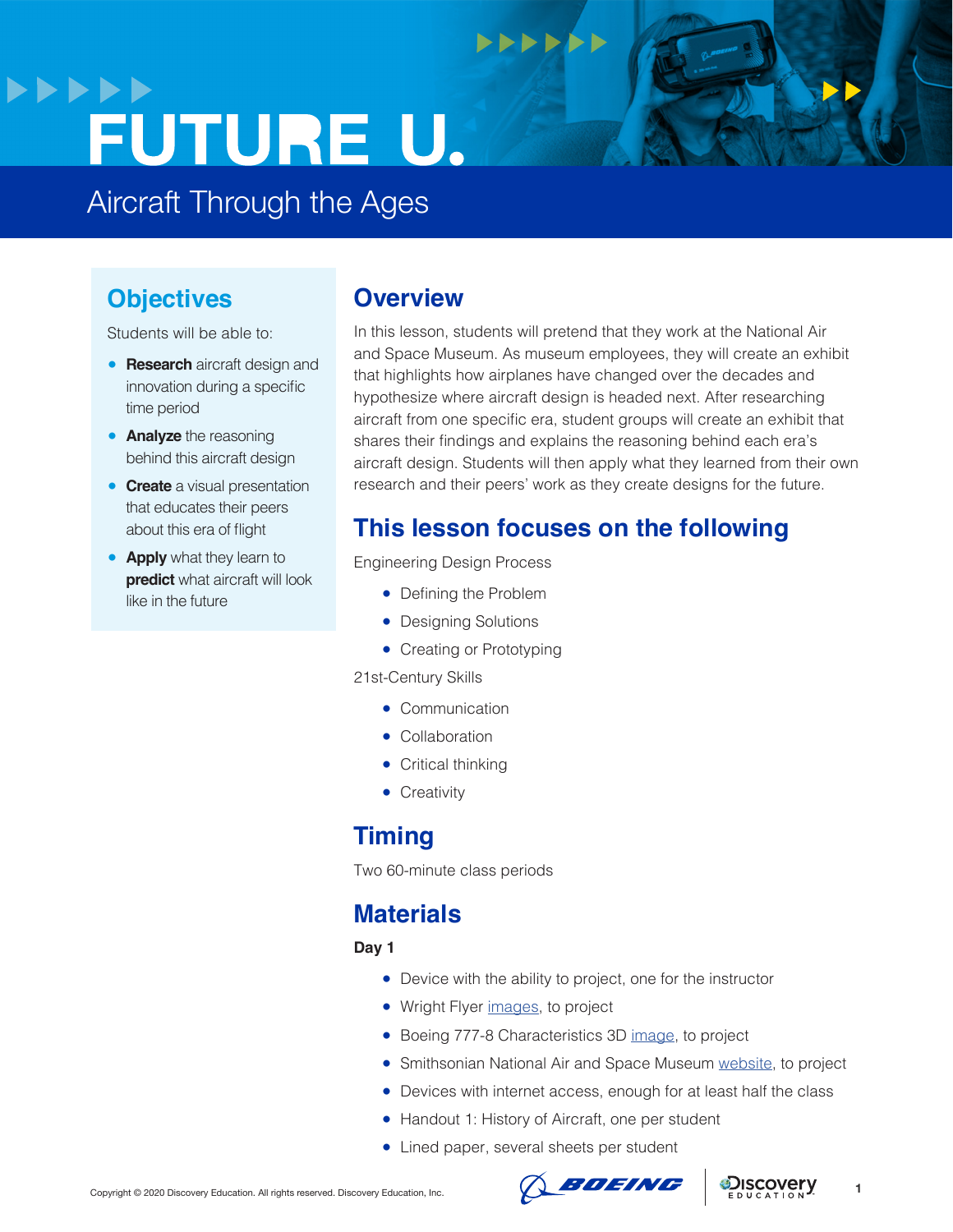- Handout 2: Exhibit Criteria, one per student
- White poster board, enough for one-quarter of the class\*
- Markers, for the class to share\*

\*Not needed if groups use PowerPoint to create their presentations

### **Day 2**

- Handout 3: Exhibit Markers, one for the instructor
- Scissors, one for the instructor
- Tape, one for the instructor
- Handout 4: Aircraft Through the Ages Timeline, one per student
- NBC News video [Futuristic 'Flying V' Airplane Could Change The Way We Fly,](https://www.youtube.com/watch?v=cmi4k3rFVio&feature=youtu.be) to project
- Handout 5: Future of Aircraft, one per student

### **Have you ever wondered…**

### **What significant milestones the aviation industry has seen over the years?**

Since the very first flight in 1903, the aviation industry has experienced tremendous innovation. Important aviation accomplishments over the past century include:

- 1919: The first successful transatlantic flight was carried out in a WWI Vickers Vimy long-range bomber. The plane traveled from Canada to Ireland.<sup>1</sup>
- 1934: The Douglas DC-3 was the first aircraft to make passenger flights profitable. Though small—only 64 feet long and capable of carrying no more than 28 people—it was responsible for transporting over 90% of all airline passengers by the end of the 1930s! <sup>2</sup>
- 1969: The Boeing 747 entered the aviation industry as the world's first wide-body airliner. Powered by four efficient high-bypass engines, the 747 could seat up to 400 passengers and had lower operating costs than any other airliner at the time. It is credited with making airline travel more affordable and quickly became the aircraft of choice for long-range service.<sup>3</sup>
- 2011: Boeing produced the 787 Dreamliner, which was the first aircraft composed primarily of composite parts. (Composites are materials made up of more than one element.) This design decision made the Dreamliner stronger and lighter than other planes.<sup>4</sup>

### **What could flight look like in the future?**

Experts suspect that the future of flying will focus on a few main goals. First, aircraft will undergo changes to increase their efficiency and make their flights more sustainable. This may be achieved through electrified propulsion or—until this is possible—hybrid models that use both conventional jet engines and electricity.<sup>5</sup> Automation is also likely to be an important focal point of innovation. While commercial flights are unlikely to go pilot-less anytime soon, more and more components of flight may become automated. In addition, the passenger experience will evolve. Airline passengers are likely to see changes in everything from safety and health precautions to better accommodation of their needs and desire for comfort.<sup>6</sup>

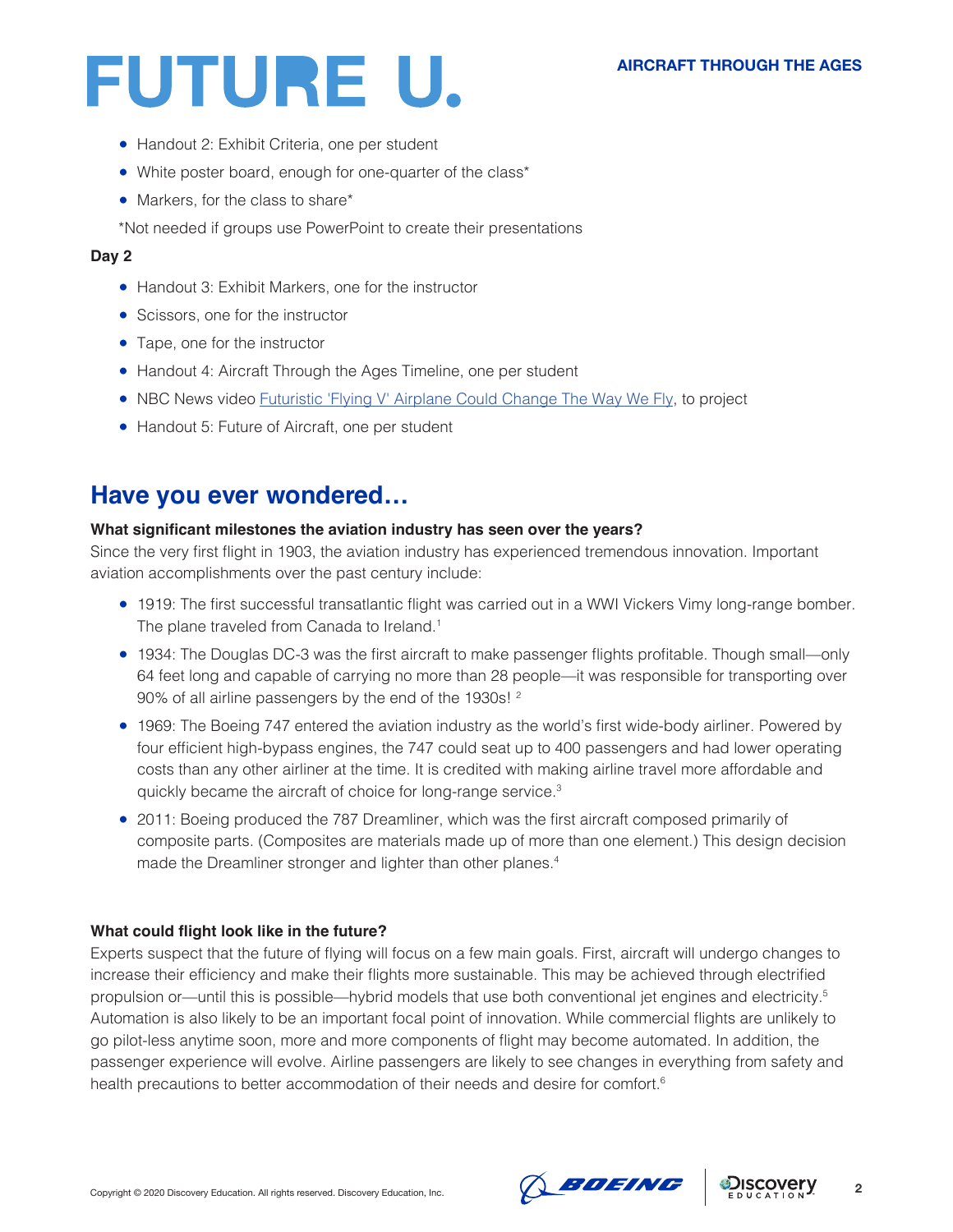# **Make Connections**

### **How does this connect to students?**

Before the pause put on travel due to COVID-19, airline travel played a huge role in American society. In 2017, 88% of Americans had taken a commercial flight at least once in their lives.7 And for many, air travel is not a onetime occurrence. Each year, millions of passengers travel throughout the United States. In 2019, for example, the TSA screened approximately 2.5 million passengers each day.8

This travel—and the airline industry in general— helps "drive more than \$1.7 trillion in economic activity and more than 10 million U.S. jobs."<sup>7</sup>

The reach and impact of the airline industry is so broad that it is almost impossible for it not to affect students' lives. Therefore, it makes sense for students to explore the history of this important transportation sector in order to understand how it evolved into the industry it is today. An understanding of its history will also help students envision how the industry may continue to grow, change, expand, and impact their lives in the future.

### **How does this connect to careers?**

### **Aeronautical engineer:**

Aeronautical engineers study the aerodynamics of materials and designs in order to design, develop, test, and produce aircraft and propulsion systems.

**Museum curator:** Museum curators design and install exhibits in museums. They usually specialize in a particular field, and they may work with one museum or a variety of museums. They are also responsible for organizing lectures, educational events, and more to help the public learn from their exhibits.

### **Aircraft Design Engineer:**

Aircraft design engineers can design, construct, and test aircraft. They may be responsible for the structural design of the overall aircraft. They may also design aircraft interiors to ensure that they meet quality standards and requirements from the Federal Aviation Administration.

### **How does this connect to our world?**

The aviation industry connects and supports our world.

Before airplanes, global ideas, goods, and people rarely crossed paths. But ever since the first transatlantic commercial flight took passengers from New York to France in 1939, intercontinental flights have boomed and global tourism has skyrocketed. In 2019 alone, there were just over 79 million international visitors to the US from overseas, Mexico, and Canada.<sup>9</sup>

In addition to travel, the development and evolution of planes enables foreign trade and shipping. Our world becomes smaller and our opportunities become larger because of air transportation. According to the International Civil Aviation Organization, "Aviation provides the only rapid worldwide transportation network, which makes it essential for global business. It generates economic growth, creates jobs, and facilitates international trade and tourism."10

The aviation industry also plays an enormous role in people's economic well-being. According to Aviation Benefits Beyond Borders, the aviation industry supports 87.7 million jobs around the world—including those employed directly within the industry as well as those "supported through the industry's supply chain." 11

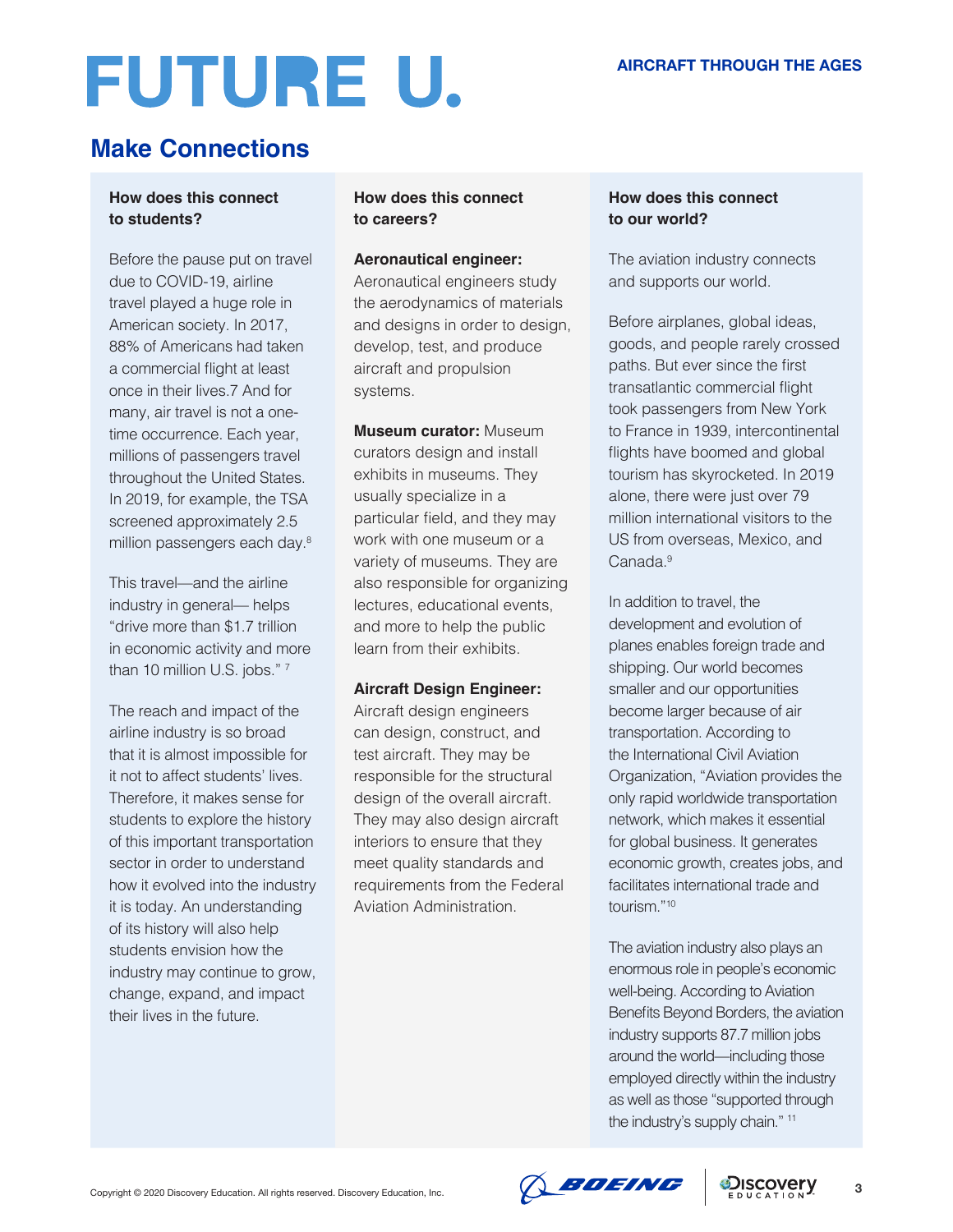#### **Sources**

- <sup>1</sup> "The Sky's the Limit." Live Science. livescience.com/59185-key-milestones-in-aviation-history.html.
- 2 "Douglas DC-3." Smithsonian Air and Space Museum. airandspace.si.edu/collection-objects/douglas-dc-3/nasm\_A19530075000.
- 3 "The Era of Wide Body Airplanes." Smithsonian Air and Space Museum. airandspace.si.edu/exhibitions/america-by-air/online/jetage/ jetage06.cfm.
- 4 "How the Boeing Dreamliner Works." How Stuff Works. science.howstuffworks.com/transport/flight/modern/boeing-dreamliner.htm#pt3.
- 5 "NextGen Aircraft Design is Key to Aviation Sustainability." NASA. nasa.gov/aero/nextgen-aircraft-design-is-key-to-aviation-sustainability.
- 6 "What Will Passenger Planes Look Like in 2068?" CNN. cnn.com/travel/article/passenger-planes-future-look/index.html
- 7 "Air Travel More Accessible in 2017." Airlines for America. airlines.org/news/air-travel-more-accessible-in-2017-according-to-latest-airtravelers-in-america-report.
- <sup>8</sup> "Looking to the Future of Air Travel." Harvard Business Review. hbr.org/2020/05/looking-to-the-future-of-air-travel.
- <sup>9</sup> "U.S. Travel Answer Sheet." U.S. Travel Association. ustravel.org/answer sheet.
- <sup>10</sup> "Aviation Benefits." Uniting Aviation. unitingaviation.com/news/economic-development/aviation-benefits-for-a-better-future.
- <sup>11</sup> "Employment." Aviation Benefits Without Borders. aviationbenefits.org/economic-growth/supporting-employment/.

### **Blueprint for Discovery**

**Educator Prep:** This lesson includes two options for the creation of the students' museum exhibits. The low-tech option is to have students use poster boards, and the higher-tech option is to have students use PowerPoint. Try to check in with the classroom teacher in advance to see which option they recommend. If you are unable to check before your visit, be prepared for the lower-tech option just in case!

#### **DAY 1**

**1.** Begin the class session by toggling through the Wright Flyer *images*. As you do, explain that this airplane took the world's first successful flight. It lasted 12 seconds, traveled 120 feet, and carried one person: the pilot.

Then project the Boeing 777-8 Characteristics 3D [image](https://www.boeing.com/commercial/777x/by-design/#/777-8-characteristics) (available halfway down the webpage). Explain that this plane is still in its design phase, and it will likely take its first flight in 2023. Once complete, it should be able to travel up to 8,730 miles and carry as many as 384 passengers, in addition to the pilot and flight staff!

Ask students to guess how many years separate the Wright Flyer's first successful flight and the 2023 flight of the Boeing 777-8. Take student guesses and then explain that the Wright Flyer first flew in 1903. Therefore, 120 years (and a huge amount of innovation!) separate the two flights.

**2.** Go on to explain that students are about to pretend that they work at the Smithsonian National Air and Space Museum in Washington, D.C. Project the museum's [website](https://airandspace.si.edu/) and tell students that this museum has the world's largest and most important collection of aerospace artifacts.

Go on to tell students that, as employees at the Air and Space Museum, they will be responsible for creating an exhibit that highlights how airplanes have changed over the decades. They will also be challenged to hypothesize where aircraft design will be headed in the future.

**3.** Divide students into groups of four and distribute one *Handout 1: History of Aircraft* and a piece of lined paper to each student. Then prepare students for their first activity by performing the following:

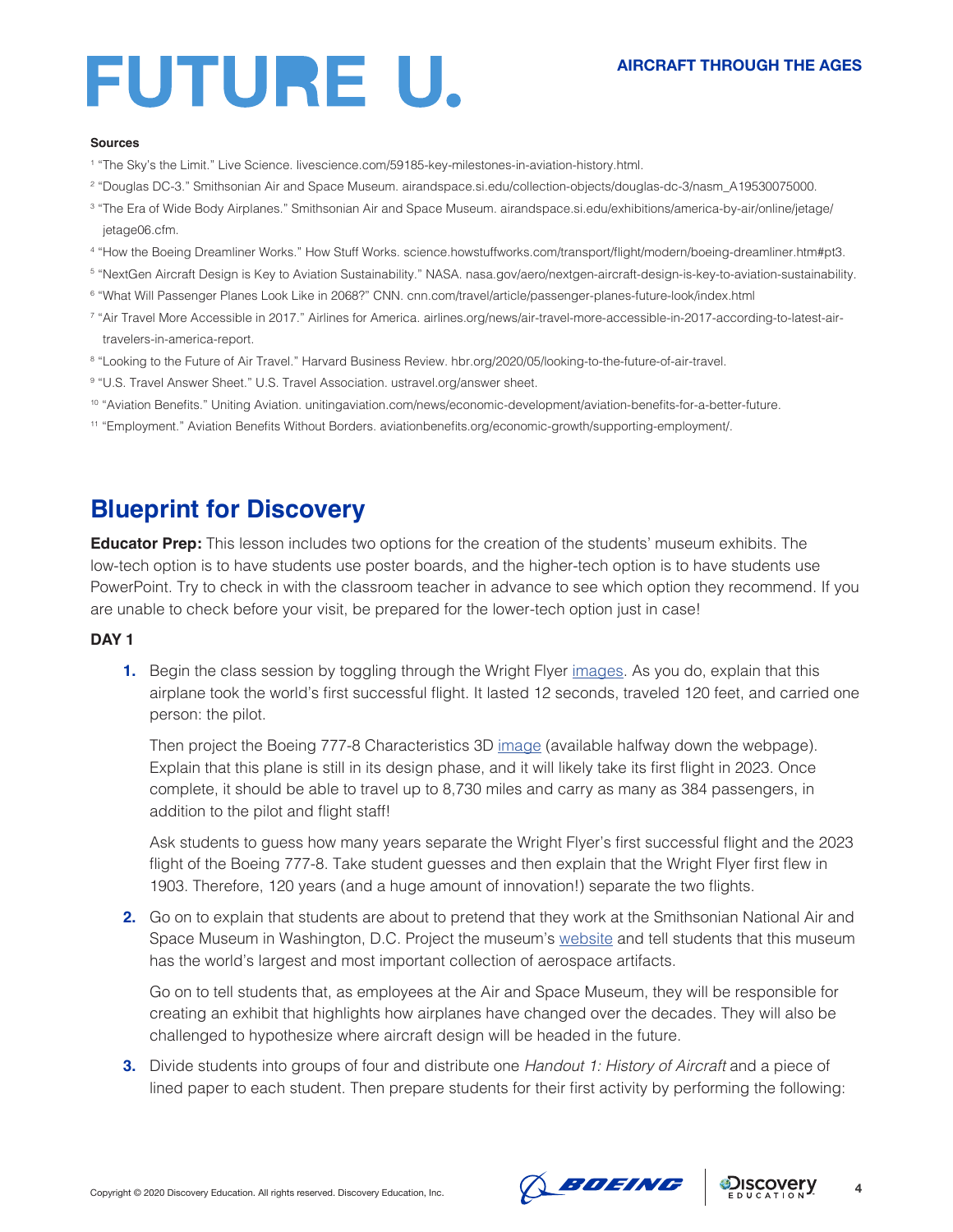• Assign each group one of the following time periods and instruct them to record their time period in the space provided on the top of their handout:

| 1900–1920 | 1921–1940  | 1941–1960 | 1961–1980 |
|-----------|------------|-----------|-----------|
| 1981–2000 | 2001–Today |           |           |

- Read through the handout's directions and each of the steps.
- Explain that each group will use their research to create a section of the Aircraft Through the Ages exhibit. The sections will then be compiled to create one full exhibit.
- Encourage groups to break into pairs to complete their research. Groups can then come back together and share what they have learned.
- Tell students that they will have about 30 minutes to complete their research.
- Then answer any outstanding questions, and encourage students to begin!
- **4.** When 20 minutes have passed, give students a 10-minute warning. Then bring the class back together when 30 minutes have passed.
- **5.** Explain that for the remainder of the class session, students will share their research notes with their group members and then work together to complete their Aircraft Through the Ages exhibit.

Pass out one *Handout 2: Exhibit Criteria* (half sheet) to each student. Then review one of the following two options:

- Option #1 (low-tech): Explain that each group will get one poster board for their exhibit. Review *Handout 2: Exhibit Criteria* and explain that each of these criteria must be included on their poster. To create the exhibit, the completed boards will be placed around the room in chronological order.
- Option #2 (higher-tech): Explain that each group will use PowerPoint to create their portion of the exhibit. *Review Handout 2: Exhibit Criteria* and explain that they must include all of these criteria within the slide presentation. Presentations should be no more than five slides.

Stress that the students' exhibits should be entirely self-sufficient. In other words, museum visitors should be able to independently view the poster or click through the slides and completely understand the content.

- **6.** Once any questions have been answered, explain that groups will continue working on their exhibits until the end of class. Tell students they will have a little time at the beginning of the following class session to finish, but they should try to get as far as they can today.
- **7.** When the class session is complete, collect students' poster boards and store them in a safe place. Or, if students have created PowerPoints, work with the classroom teacher to ensure they are saved properly so they can be easily accessed next class session.

### **DAY 2**

**1.** As the class session begins, encourage students to join their group members and continue working on their exhibit. Give students about 15–20 minutes to finish.

As they work, cut out the *Handout 3: Exhibit Markers* and tape them in chronological order around the classroom. Remember: Students will rotate around the room as they look at the different exhibit sections, so think about the flow of the exhibit.



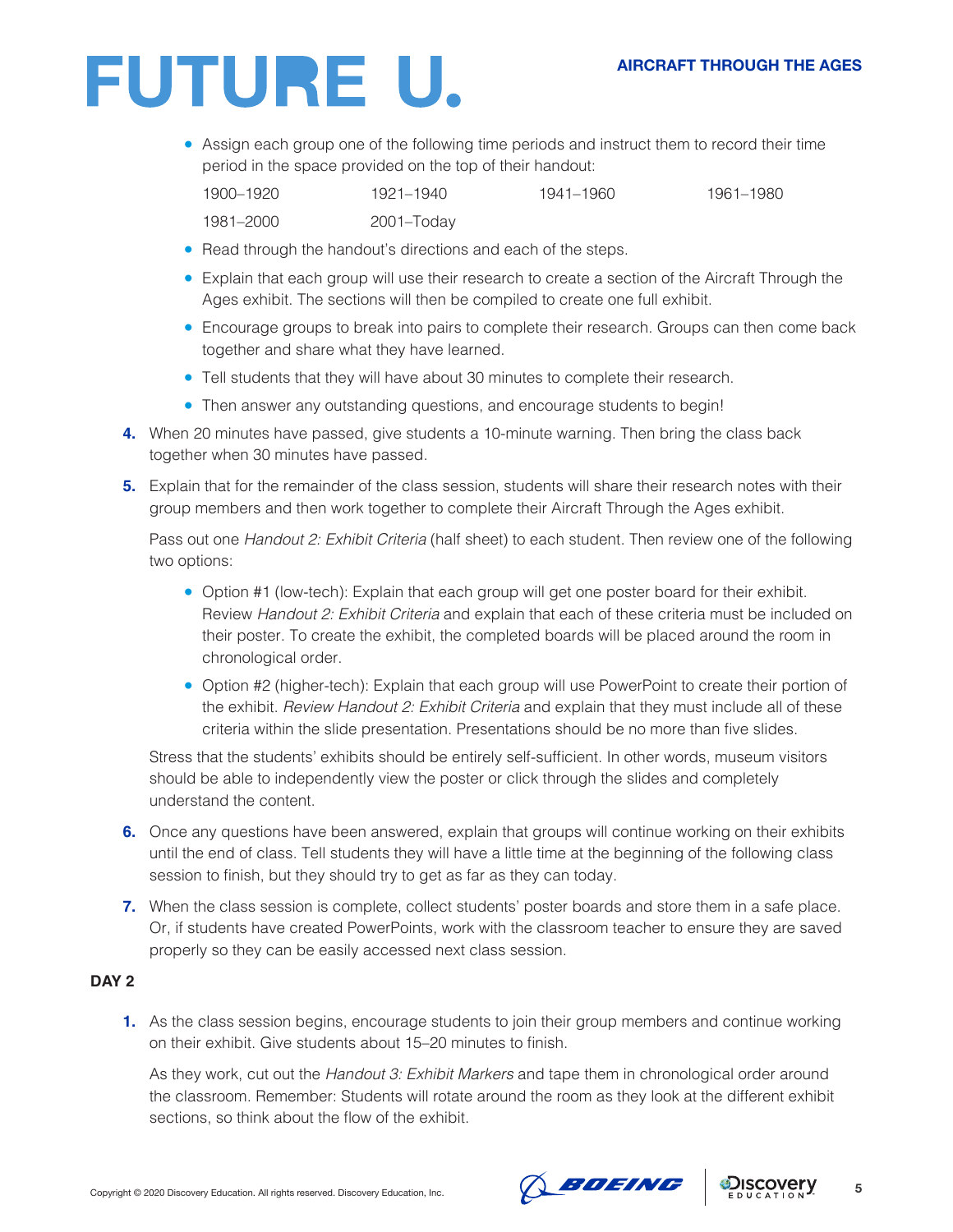- **2.** Once 15–20 minutes have passed, instruct groups to place their portion of the exhibit in the appropriate section of the classroom.
- **3.** Then distribute one *Handout 4: Aircraft through the Ages Timeline* to each student, and review the directions.

Take a moment to expand on the handout's fuel efficiency grade by explaining the following:

- Fuel efficiency is an important quality for aircraft because:
	- **1.** A fuel efficient plane is less expensive to fly
	- **2.** A fuel efficient plane is better for the environment. When a plane uses less fuel, it also releases less carbon dioxide.
- For a plane to be as fuel efficient as possible, these factors are especially important:
	- **3.** Weight: Heavier planes are less fuel efficient because they require more power to fly. Therefore, the plane's materials are important. Lightweight materials make an aircraft more fuel efficient!
	- **4.** Design: When a plane flies through the air, it encounters drag. Drag is resistance (or friction) that the plane experiences as it flies. Drag pushes the plane backward as the plane tries to move forward. There are different designs that can reduce drag and help an airplane fly more easily. For instance, a long thin airplane with a narrow, pointed nose would experience less drag than a large, wide airplane with a flat front.
- **4.** Once you answer any student questions, give the class about 15 minutes to rotate through the exhibit and take notes on *Handout 4*.
- **5.** Then bring the class back together for the final challenge. Explain that the Air and Space Museum would also like to create a new exhibit section that hypothesizes what aircraft may look like in the future.
- **6.** Play the NBC News [video](https://youtu.be/cmi4k3rFVio), and explain that this is one idea of where aircraft are headed. However, the Air and Space museum would like to present the public with several ideas.
- **7.** Pass out one *Handout 5: Future of Aircraft* to each student, and review the directions. Explain that while Design 1 should keep in mind what is actually feasible, Design 2 should have no constraints. The two design ideas will be displayed in separate sections of the exhibit.

Deduct five minutes from the time remaining until the end of the class session, and tell students they will have this much time to complete their work independently.

**8.** When there are five minutes left in class, call on several students to share the two versions of their designs and explain the reasoning behind each one.

Then wrap up by thanking the class for their hard work and acknowledging that the future potential of flight seems limitless. There are so many possibilities for innovation that you wouldn't be surprised if some of their designs came true!





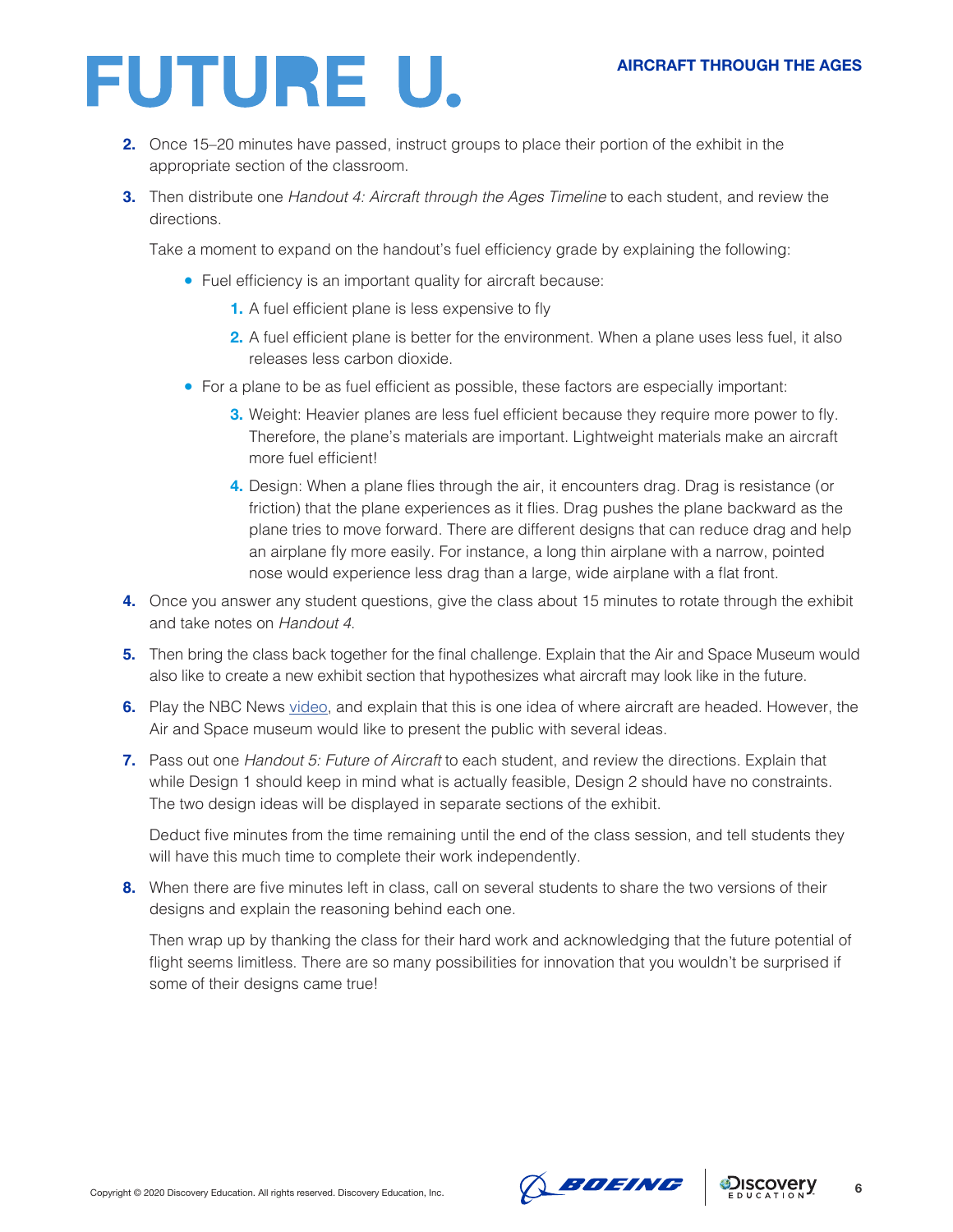# **Extend**

Students can construct a 3D model (digitally or using materials like modeling clay) of one of their futurisc planes. Once the prototypes bring their ideas to life, they can then collaborate to review and critique their peers' designs.

# **National Standards**

### **Next Generation Science Standards**

Engineering Design

● MS-ETS1-1: Define the criteria and constraints of a design problem with sufficient precision to ensure a successful solution, taking into account relevant scientific principles and potential impacts on people and the natural environment that may limit possible solutions.

### **ITEEA Standards for Technological Literacy**

Standard 1: Scope of Technology Inquiry. In order to comprehend the scope of technology, students in Grades 6-8 should learn that:

● F. New products and systems can be developed to solve problems or to help do things that could not be done without the help of technology.

### **Common Core State Standards for English Language Arts**

● CCSS.ELA-LITERACY.CCRA.SL.2: Integrate and evaluate information presented in diverse media and formats, including visually, quantitatively, and orally.

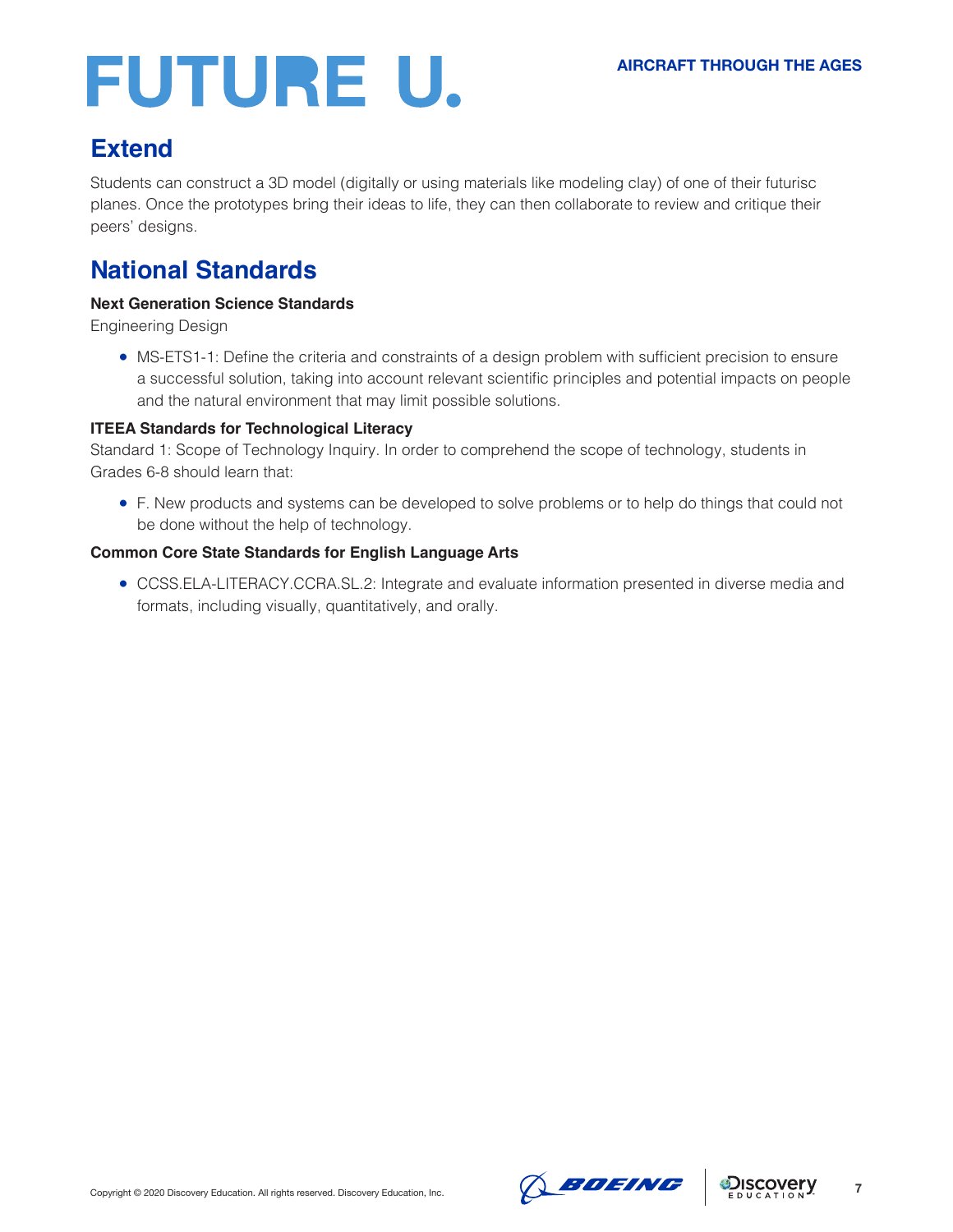# **History of Aircraft STUDENT HANDOUT 1**

#### **Time Period: \_\_\_\_\_\_\_\_\_\_\_\_\_\_\_\_\_\_\_\_\_\_\_\_\_\_\_\_\_\_\_\_\_\_\_\_\_**

**Directions:** Research your assigned decades of aircraft history.

Some research questions, and research starting points, are included below. Use the websites provided to begin answering the questions. Answer the questions on a separate piece of paper.

Once you review the research starting points, you may complete additional research if needed.

#### **Research Questions:**

During your time period…

- What aircraft innovations or milestones occurred?
- What did aircraft typically look like?
	- What material(s) were most airplanes made out of?
	- What special features did airplanes have?
- Why were aircraft designed like this?

#### **Research Starting Points:**

- **1.** First, review at least one of the following timelines:
	- National Air and Space Museum Poster: [tinyurl.com/y5ezrwlj](http://tinyurl.com/y5ezrwlj)
	- Library of Congress Flight Timeline: [tinyurl.com/y3c46bem](http://tinyurl.com/y3c46bem)
	- Federal Aviation Administration Timeline of Aerospace History: [faa.gov/about/history/timeline/](http://faa.gov/about/history/timeline/)
- **2.** Then read through at least two of the following websites/articles:
	- The Atlantic: A Century in the Sky: [tinyurl.com/y28xebc6](http://tinyurl.com/y28xebc6)
	- Air & Space Magazine: Aircraft That Changed the World: [tinyurl.com/y6gn6yg4](http://tinyurl.com/y6gn6yg4)
	- CNN: Boeing Through the Ages: [tinyurl.com/y3qga9lr](http://tinyurl.com/y3qga9lr)
	- Skyscanner: Here's How Air Travel Has Changed in the Past 100 Years: [tinyurl.com/y4vcnlyc](http://tinyurl.com/y4vcnlyc)

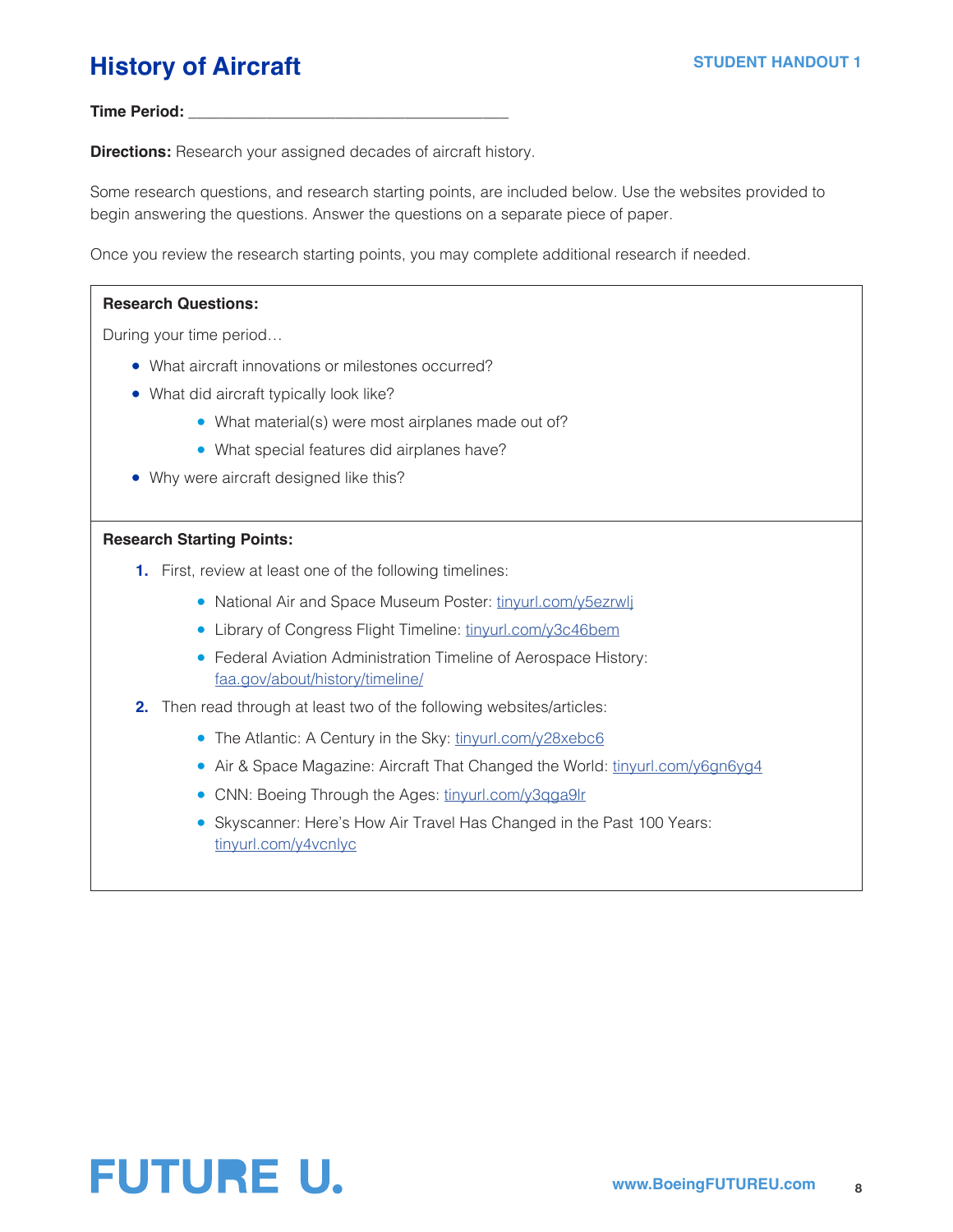# **Exhibit Criteria**

#### **STUDENT HANDOUT 2**

Your portion of the Aircraft Through the Ages Exhibit must include the following:

- At least three key aircraft innovations or milestones
- A labeled image of what one type of aircraft looked like during this time period, including:
	- Its exterior design, as well as any important interior features
	- Materials that the plane was made out of
- An explanation of *why* aircraft were designed like this
- At least one additional fun fact

# **Exhibit Criteria**

### **STUDENT HANDOUT 2**

Your portion of the Aircraft Through the Ages Exhibit must include the following:

- At least three key aircraft innovations or milestones
- A labeled image of what one type of aircraft looked like during this time period, including:
	- Its exterior design, as well as any important interior features
	- Materials that the plane was made out of
- An explanation of *why* aircraft were designed like this
- At least one additional fun fact

## **Exhibit Criteria**

#### **STUDENT HANDOUT 2**

Your portion of the Aircraft Through the Ages Exhibit must include the following:

- At least three key aircraft innovations or milestones
- A labeled image of what one type of aircraft looked like during this time period, including:
	- Its exterior design, as well as any important interior features
	- Materials that the plane was made out of
- An explanation of *why* aircraft were designed like this
- At least one additional fun fact

### **Exhibit Criteria**

### **STUDENT HANDOUT 2**

Your portion of the Aircraft Through the Ages Exhibit must include the following:

- At least three key aircraft innovations or milestones
- A labeled image of what one type of aircraft looked like during this time period, including:
	- Its exterior design, as well as any important interior features
	- Materials that the plane was made out of
- An explanation of *why* aircraft were designed like this
- At least one additional fun fact

# **FUTURE U.**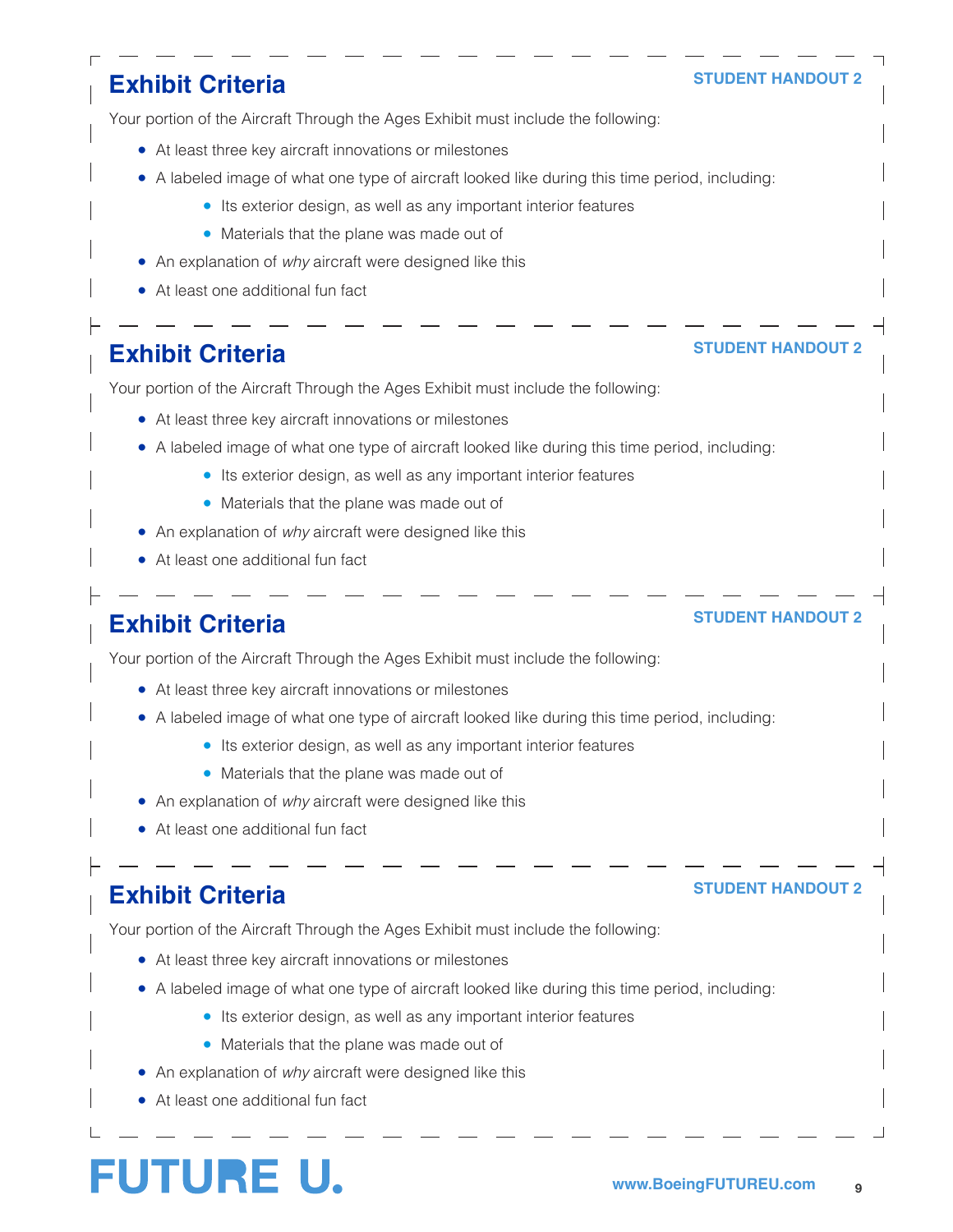# **1900–1920 1921–1940 1941–1960 1961–1980 1981–2000 2001– Today**

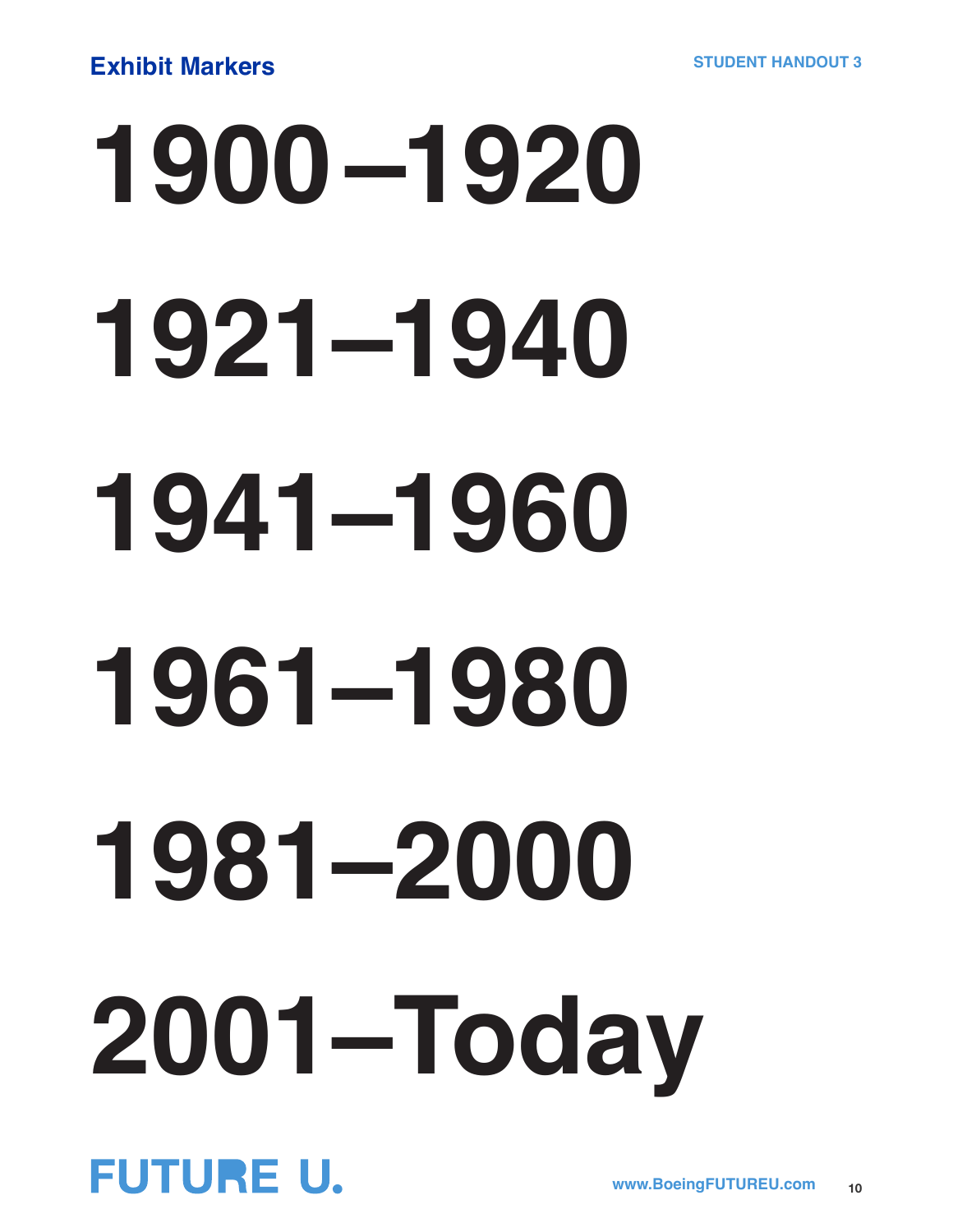# **Aircraft Through the Ages STUDENT HANDOUT 4**

**Directions:** As you browse the new Aircraft Through the Ages Exhibit, jot notes and/or sketches on the key characteristics of each time period's aircraft. Be sure to include the following details:

- What made this time period unique?
- What letter grade (A, B, C, D, or F) would you give this time period for fuel efficiency, based on the aircraft's design and/or the weight of its materials?



# **FUTURE U.**